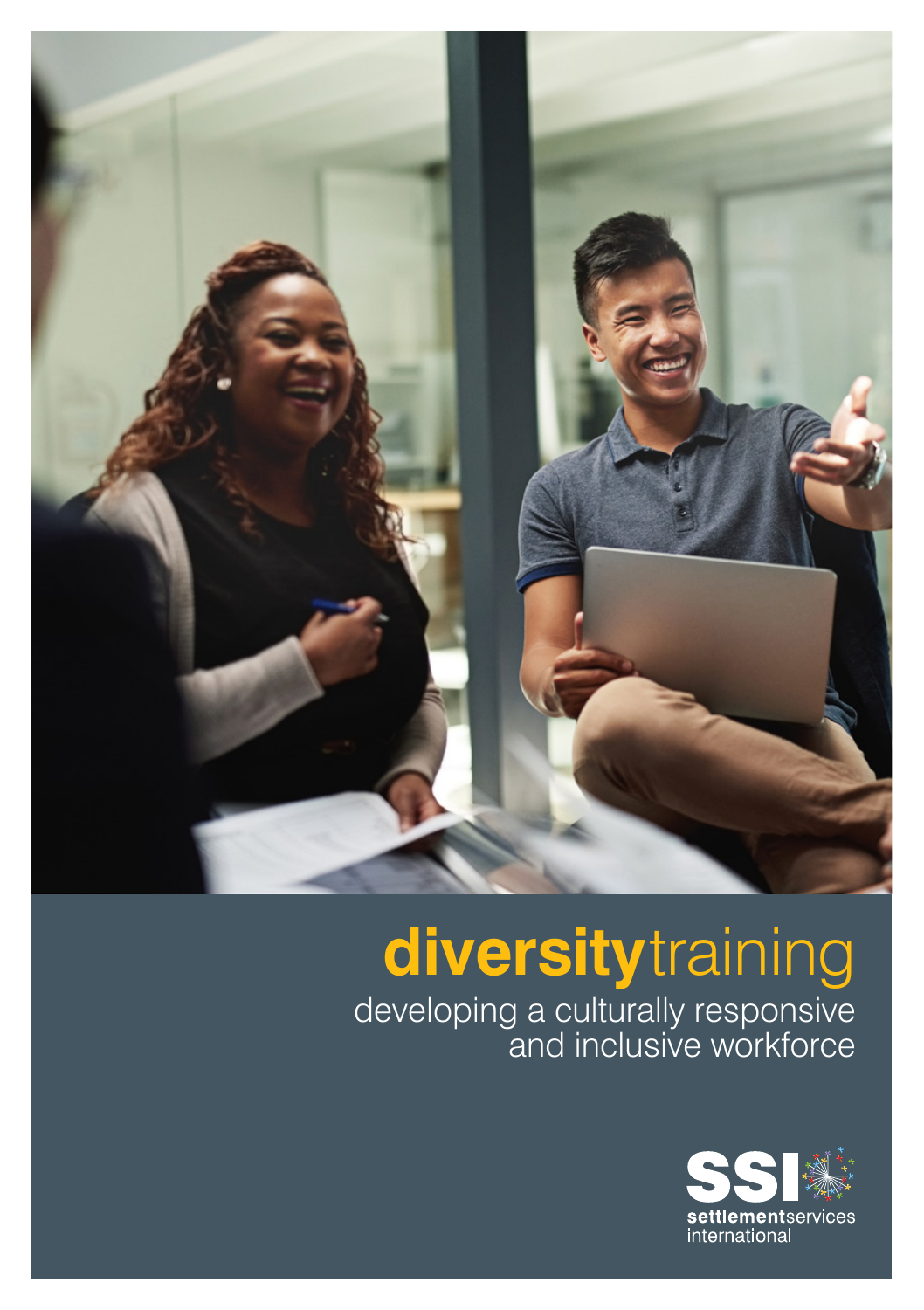## The power of diversity



This training exceeded my and benchmarks expectations. Very insightful. I thought I had a good understanding of culture and disability but this was great to challenge and expand my knowledge.'

NDIS service provider

#### We live in a vibrant multicultural community, with one in four Australians born overseas.

By harnessing this diversity, your organisation can develop a culturally responsive and inclusive workforce which will:

- Enhance service delivery
- Support recruitment and retention of high performing staff from diverse backgrounds
- Nurture innovative solutions through diverse perspectives
- Increase reach to a diverse client base
- Make diversity a competitive advantage
- Achieve diversity goals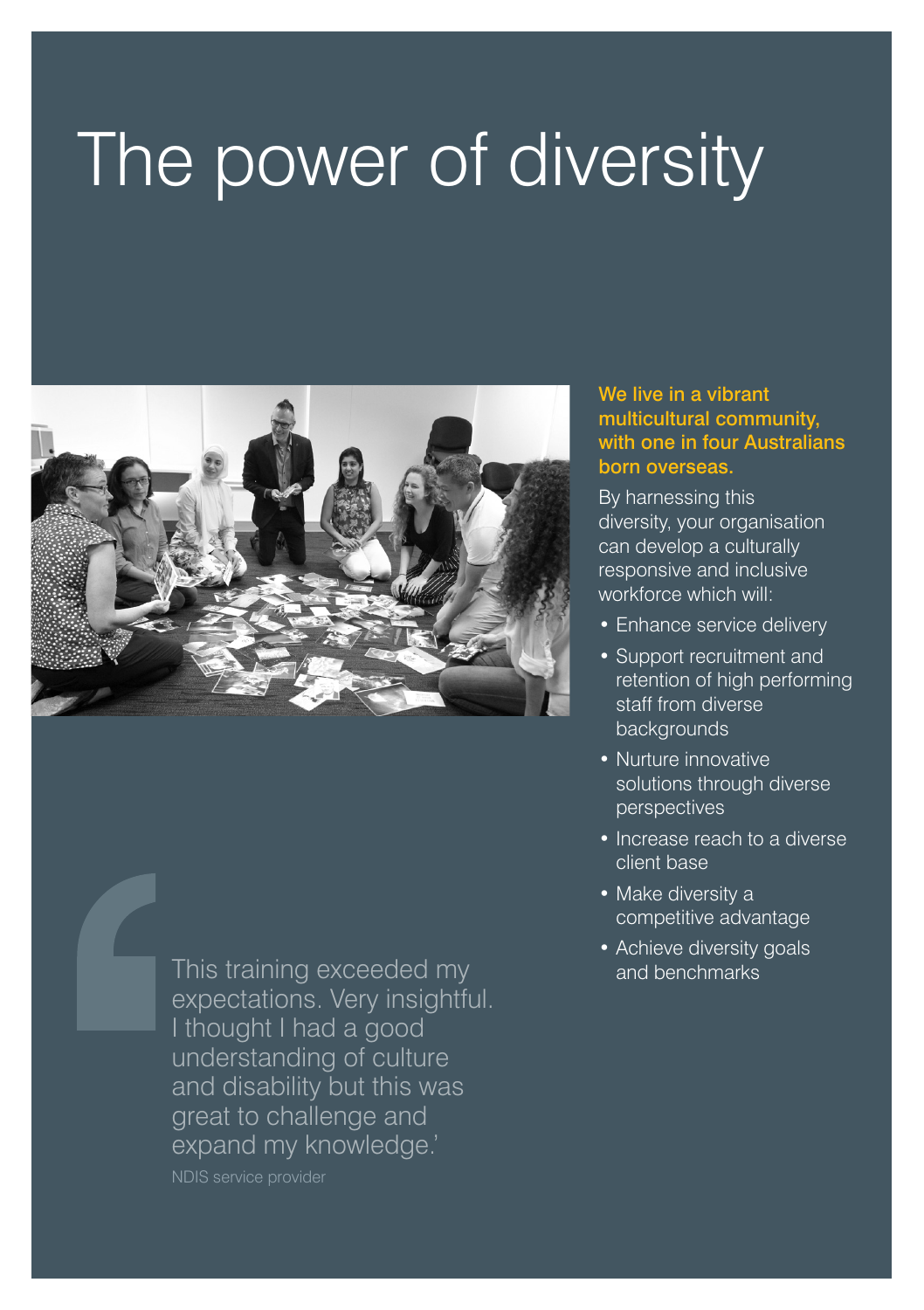I can highly recommend this valuable training to any organisation that is committed to growing a diverse work culture and workforce.'

Practice Leader Therapeutic Services RANSW

#### what we offer

SSI Diversity Training is grounded in our experience as a leading provider of services to culturally and linguistically diverse communities.

We can:

- Come to you (in-house training)
- Customise training (flexible approaches to meet your needs)
- Deliver face-to-face or online
- Provide speakers (promoting lived experience voices)

Topics include:

- Capabilities for working with diversity
- Culture and its impact on daily interactions
- Managing unconscious bias
- Culture and disability
- Multicultural care planning
- Training for foster carers and adoptive parents
- Engaging and communicating effectively
- Working with interpreters
- Impact of migration and exile, and trauma informed approaches
- Supporting new employees from a refugee background

### why choose us?

- We live and breathe diversity with a workforce that speaks over 100 languages
- We know how to harness diversity in any given year, SSI services more than 30,000 people from diverse cultural and social backgrounds
- All of our trainers have experience working in the sector
- When you choose us, you are directly contributing to SSI's self-funded initiatives that support newcomers and other Australians to achieve their full potential

### what participants say

- Skilled facilitation
- Engaging and interactive training design
- Real life case studies and scenarios
- Practical and relevant content with high levels of on-the-job application

#### want to know more?

Visit our website for more detailed descriptions of our training opportunities: www.ssi.org.au/services/ssi-training

To arrange a discussion with one of our team, email us at diversitytraining@ssi.org.au or call us on 02 8799 6700.